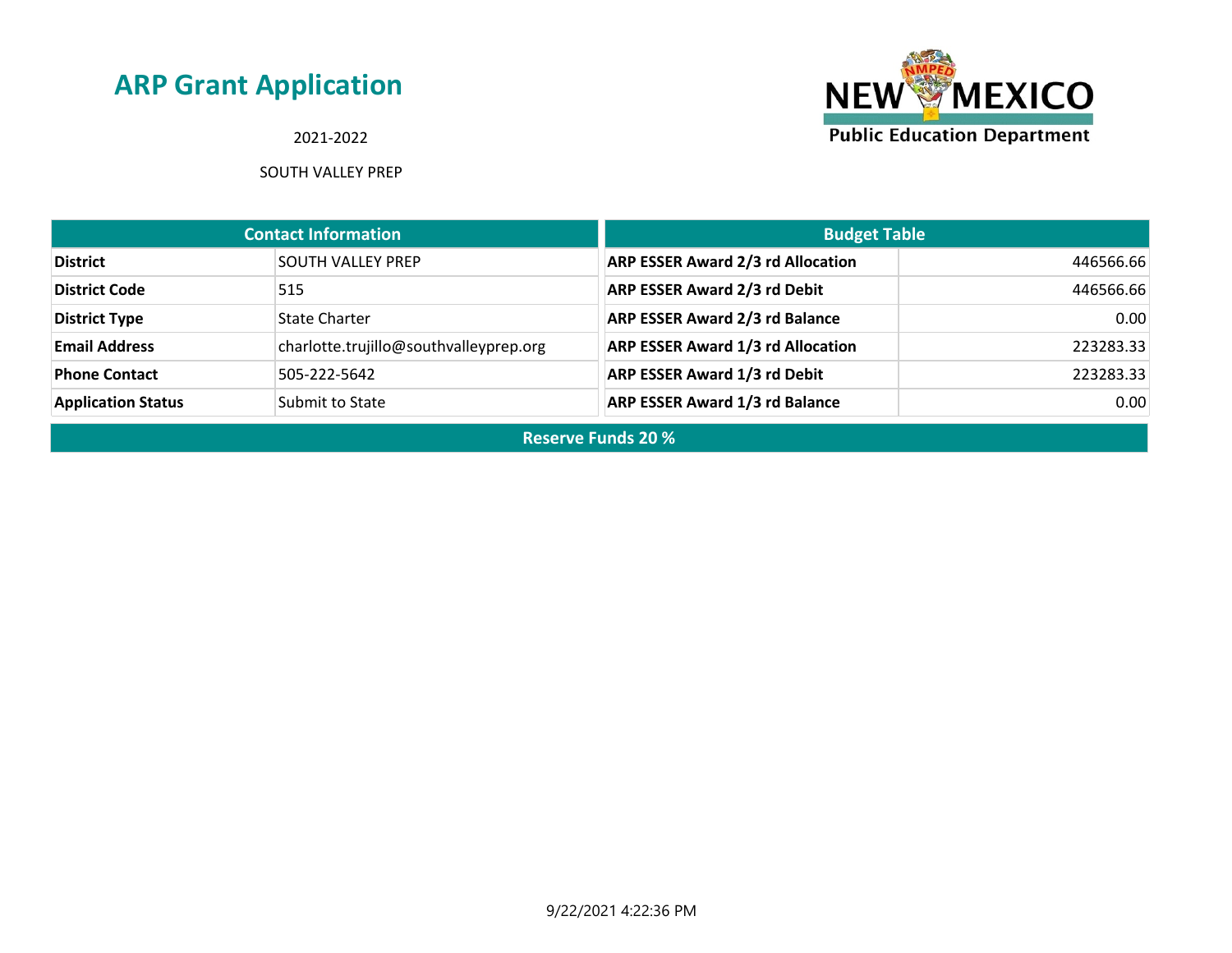### 2021-2022



|                                                                                                                                                                                                                                                                                                                                                                                                                                                                                                                                                                                       | <b>Narrative Response Directions:</b><br>-Please be specific to how these <b>Amount</b><br>funds will meet the needs of<br>underrepresented student<br>groups.<br>Narrative1:                                                                                                                                                                                                                                                                                                                                                                                                 | 20 % of 2/3 | Narrative Response<br>Directions:<br>-Please be specific to how<br>these funds will meet the<br>needs of underrepresented<br>student groups.                                                                       | 20% of 1/3<br>Amount |
|---------------------------------------------------------------------------------------------------------------------------------------------------------------------------------------------------------------------------------------------------------------------------------------------------------------------------------------------------------------------------------------------------------------------------------------------------------------------------------------------------------------------------------------------------------------------------------------|-------------------------------------------------------------------------------------------------------------------------------------------------------------------------------------------------------------------------------------------------------------------------------------------------------------------------------------------------------------------------------------------------------------------------------------------------------------------------------------------------------------------------------------------------------------------------------|-------------|--------------------------------------------------------------------------------------------------------------------------------------------------------------------------------------------------------------------|----------------------|
| The LEA must reserve at least 20 percent of funds to address<br>learning loss through the implementation of evidence-based<br>interventions and ensure that those interventions respond to<br>students' social, emotional, and academic needs and address<br>the disproportionate impact of COVID-19 on underrepresented<br>student subgroups (each major racial and ethnic group,<br>children from low-income families, children with disabilities,<br>English learners, gender, migrant students,<br>students experiencing homelessness, and children and youth<br>in foster care). | .5 Social Worker for 2 years to<br>respond to students social and<br>emotional needs and to address<br>the<br>disproportionate impact of<br>COVID-19 on underrepresented<br>student subgroups. SVP serves<br>a<br>high population of students<br>represented in all of these<br>subgroups. SVP Social worker<br>will be available to support all<br>students, support student self<br>referrals requesting social and<br>emotional support, families<br>requesting mental health<br>services<br>and any other services needed<br>as<br>a result of the impact of<br>COVID-19. |             | 89,313.33 .5 Special Education<br>Teacher to<br>support learning loss of<br>both returning<br>and newly enrolled<br>students<br>with disabilities as a result<br>of the<br>disproportionate impact of<br>COVID-19. | 44,656.67            |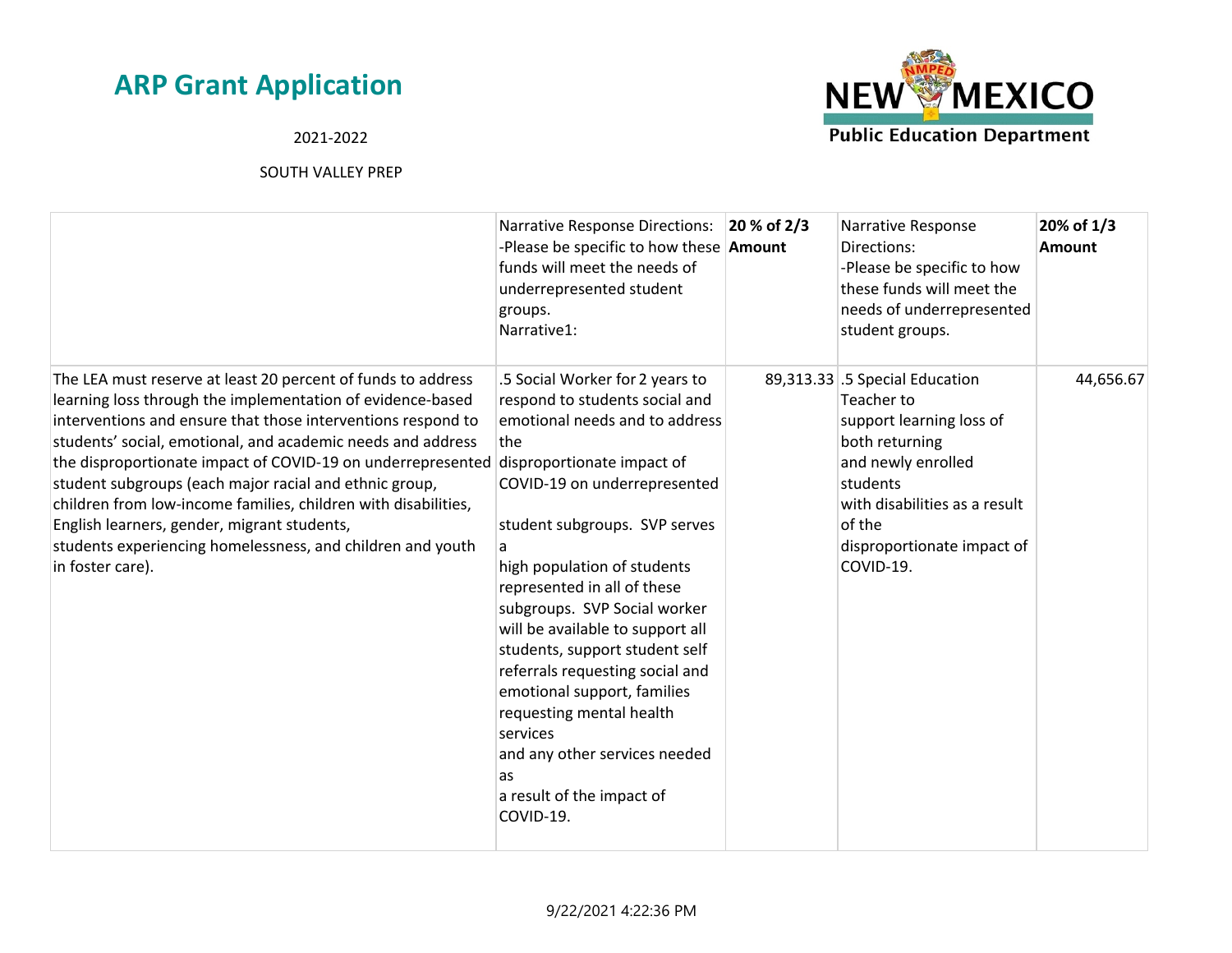#### 2021-2022



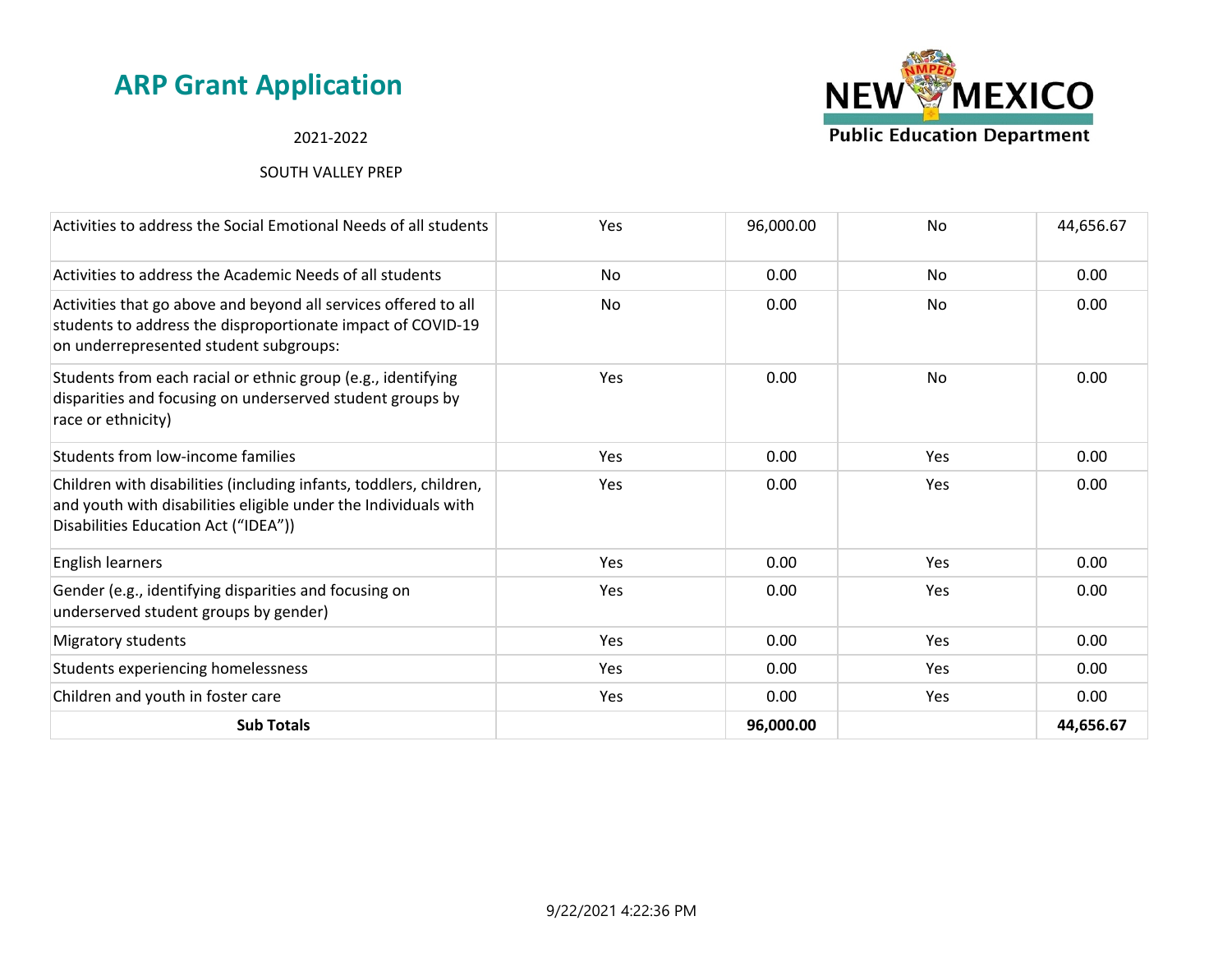**NEW MEXICO Public Education Department** 

2021-2022

| <b>Additional Reserve Funds (Optional)</b>                                                                                                                                                                                                                                                                                                                                                                                                                                                                                                                                                  |                                                                                                                                                           |      |                                                                                                                                               |      |  |
|---------------------------------------------------------------------------------------------------------------------------------------------------------------------------------------------------------------------------------------------------------------------------------------------------------------------------------------------------------------------------------------------------------------------------------------------------------------------------------------------------------------------------------------------------------------------------------------------|-----------------------------------------------------------------------------------------------------------------------------------------------------------|------|-----------------------------------------------------------------------------------------------------------------------------------------------|------|--|
|                                                                                                                                                                                                                                                                                                                                                                                                                                                                                                                                                                                             | <b>Narrative Response Directions:</b><br>-Please be specific to how these funds will meet<br>the needs of underrepresented student groups.<br>Narrative1: |      | <b>Narrative Response Directions:</b><br>-Please be specific to how these funds will<br>meet the needs of underrepresented<br>student groups. |      |  |
| Funds above and beyond the 20 percent minimum of funds to<br>address learning loss through the implementation of evidence-<br>based interventions and ensure that those interventions<br>respond to students' social, emotional, and academic needs<br>and address the disproportionate impact of COVID-19 on<br>underrepresented student subgroups (each major racial and<br>ethnic group, children from low-income families, children with<br>disabilities, English learners, gender, migrant students,<br>students experiencing homelessness, and children and youth<br>in foster care). |                                                                                                                                                           |      |                                                                                                                                               |      |  |
| Activities to address the Social Emotional Needs of all students                                                                                                                                                                                                                                                                                                                                                                                                                                                                                                                            | No                                                                                                                                                        | 0.00 | <b>No</b>                                                                                                                                     | 0.00 |  |
| Activities to address the Academic Needs of all students                                                                                                                                                                                                                                                                                                                                                                                                                                                                                                                                    | No                                                                                                                                                        | 0.00 | No                                                                                                                                            | 0.00 |  |
| Activities that go above and beyond all services offered to all<br>students to address the disproportionate impact of COVID-19<br>on underrepresented student subgroups:                                                                                                                                                                                                                                                                                                                                                                                                                    | No                                                                                                                                                        | 0.00 | No                                                                                                                                            | 0.00 |  |
| Students from each racial or ethnic group (e.g., identifying<br>disparities and focusing on underserved student groups by<br>race or ethnicity)                                                                                                                                                                                                                                                                                                                                                                                                                                             | No                                                                                                                                                        | 0.00 | No                                                                                                                                            | 0.00 |  |
| Students from low-income families                                                                                                                                                                                                                                                                                                                                                                                                                                                                                                                                                           | <b>No</b>                                                                                                                                                 | 0.00 | <b>No</b>                                                                                                                                     | 0.00 |  |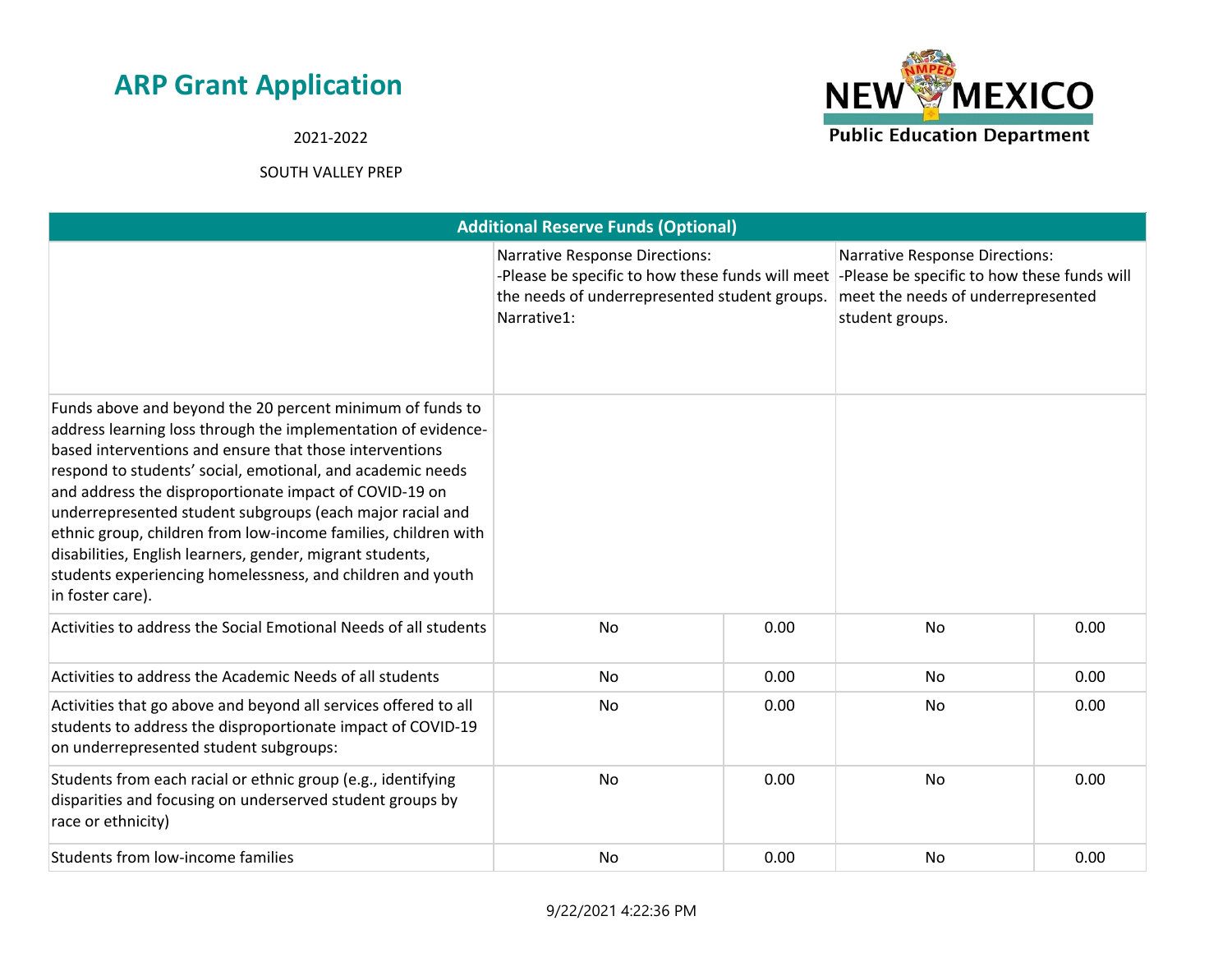#### 2021-2022

#### SOUTH VALLEY PREP



#### **Activities to Address Needs**

**Descriptions for all narrative responses below must describe how interventions to address the academic impact of lost instructional time, will respond to the academic, social, emotional, and mental health needs of all students, and particularly those students disproportionately impacted by the COVID-19 pandemic, including students from low-income families, students of color, English learners, children with disabilities, students experiencing homelessness, children and youth in foster care, and migratory students.**

| Funds may be used for a wide<br>range of activities to address<br>needs arising from the<br>coronavirus<br>pandemic, including any<br>activity authorized by the<br>following Acts. | 2/3 Amount Allocations |               | 1/3 Amount Allocations |               |  |
|-------------------------------------------------------------------------------------------------------------------------------------------------------------------------------------|------------------------|---------------|------------------------|---------------|--|
|                                                                                                                                                                                     | Narrative              | <b>Amount</b> | <b>Narrative</b>       | <b>Amount</b> |  |
| <b>Elementary and Secondary</b><br><b>Education Act (ESEA)</b>                                                                                                                      |                        | 0.00          |                        | 0.00          |  |

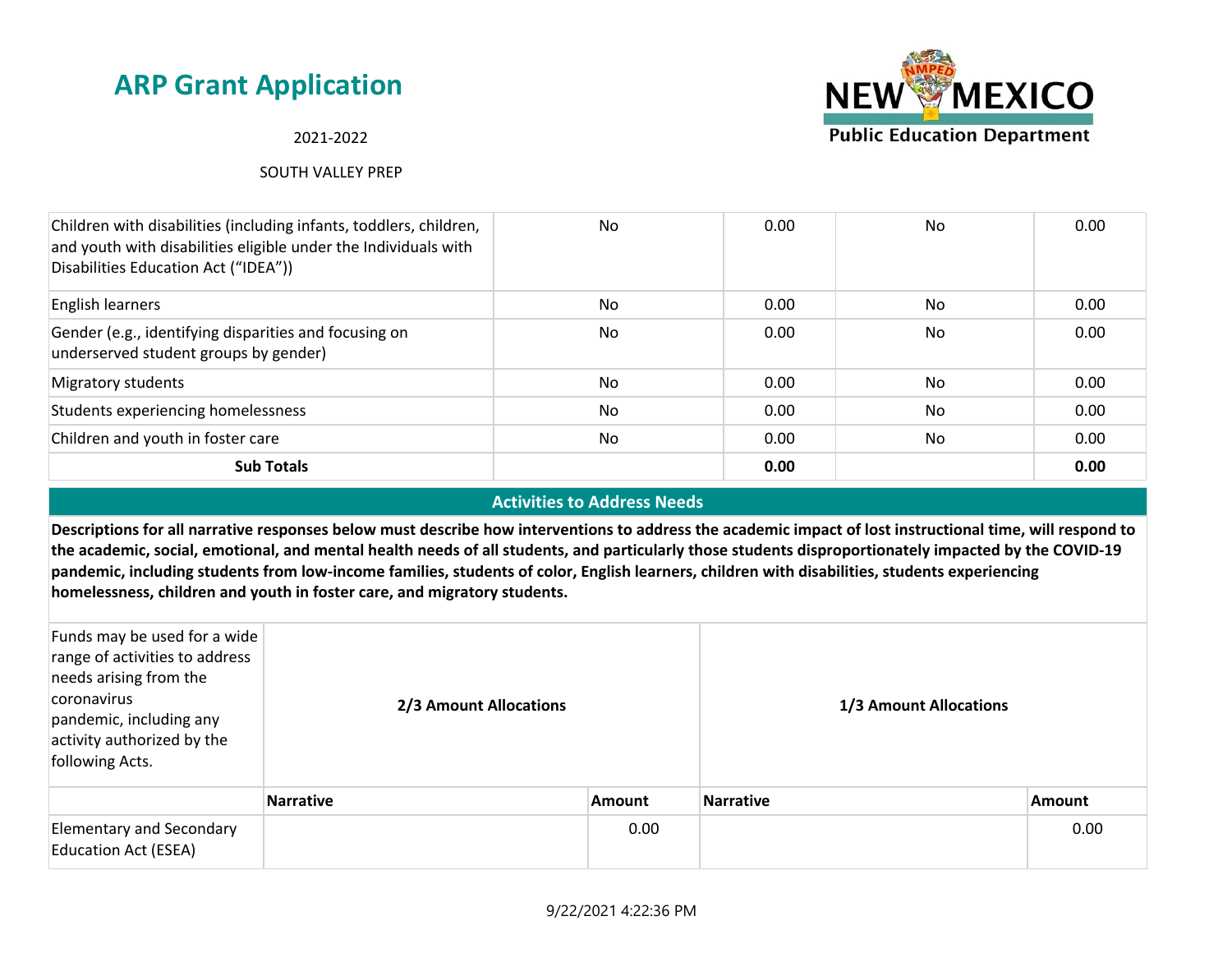

2021-2022

| Individuals with Disabilities<br><b>Education Act (IDEA)</b>                   | 0.00 | 0.00 |
|--------------------------------------------------------------------------------|------|------|
| <b>Adult Education and Family</b><br>Literacy Act (AEFLA)                      | 0.00 | 0.00 |
| Carl D. Perkins Career and<br>Technical Education Act of<br>2006 (Perkins CTE) | 0.00 | 0.00 |
|                                                                                | 0.00 | 0.00 |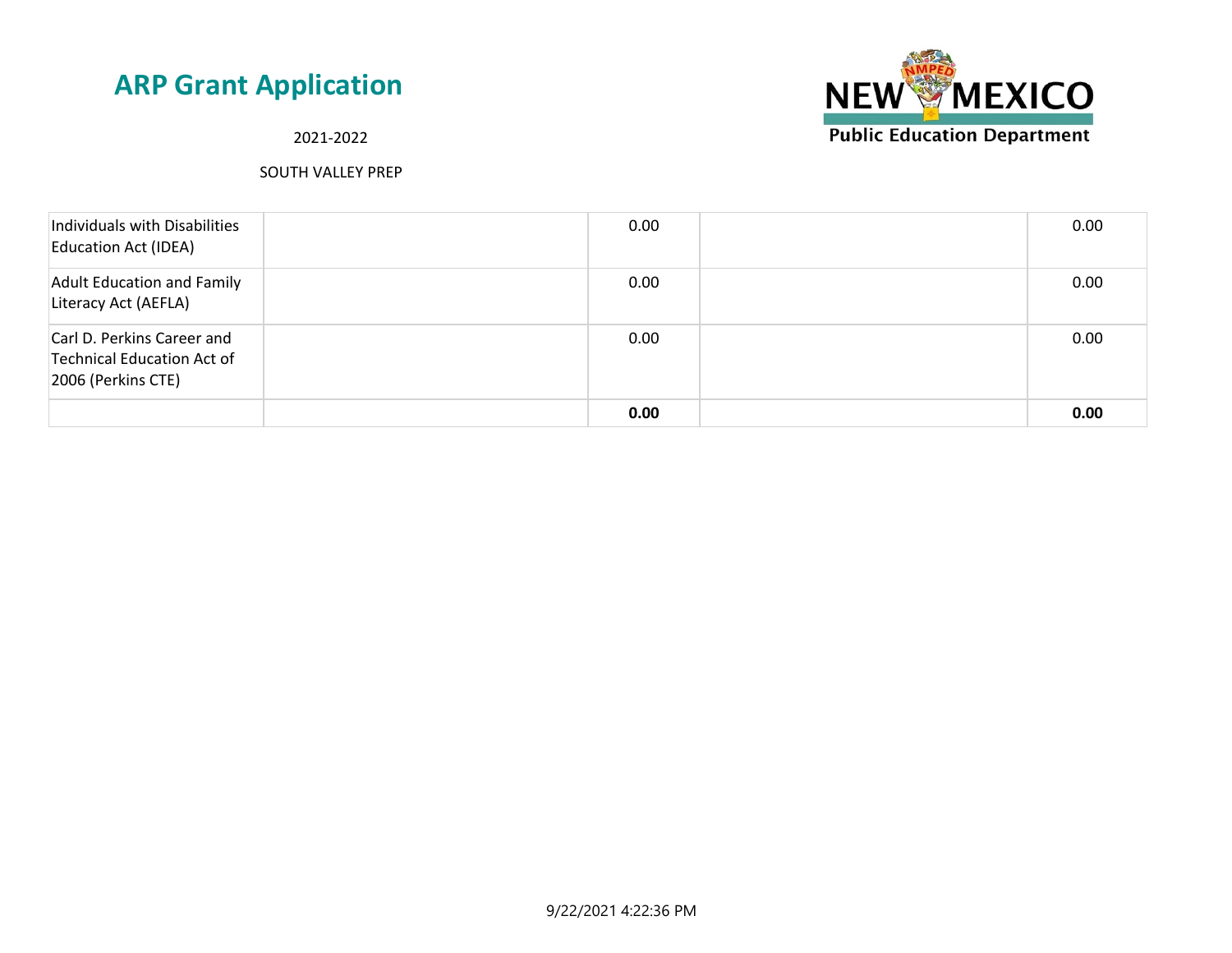2021-2022



|                                                                                                                                                                                                                                                                                                                                                                                                                                                                                                                                                                                                                                                                                                                                                                                                                                                                                                                               | <b>Response Efforts - COVID 19</b> |               |                  |               |
|-------------------------------------------------------------------------------------------------------------------------------------------------------------------------------------------------------------------------------------------------------------------------------------------------------------------------------------------------------------------------------------------------------------------------------------------------------------------------------------------------------------------------------------------------------------------------------------------------------------------------------------------------------------------------------------------------------------------------------------------------------------------------------------------------------------------------------------------------------------------------------------------------------------------------------|------------------------------------|---------------|------------------|---------------|
| <b>Allowable Activities for Remaining</b><br><b>Funds. Consistent with PED's priority</b><br>to close the digital divide, LEAs must<br>explain how they are using ARP ESSER<br>funds to ensure access to digital<br>devices and other technology for at-<br>risk students and teachers who need<br>them, as well as Internet technology<br>support services. Digital devices must<br>be capable of meeting at-risk<br>students' remote learning needs and<br>teachers' remote teaching needs.<br>Digital devices must allow for the<br>reliable download and upload of<br>assignments, streaming of<br>instructional videos, and participation<br>in individual and group video<br>conferencing. In the category below<br>"purchasing instructional technology,"<br>please include in the narrative an<br>explanation of how the LEA is meeting<br>this priority and a dollar amount that<br>will be used for these purposes. | ARP ESSER 2/3                      |               | ARP ESSER 1/3    |               |
|                                                                                                                                                                                                                                                                                                                                                                                                                                                                                                                                                                                                                                                                                                                                                                                                                                                                                                                               | <b>Narrative</b>                   | <b>Amount</b> | <b>Narrative</b> | <b>Amount</b> |
| Training and professional development<br>on sanitizing and minimizing the<br>spread of infectious diseases                                                                                                                                                                                                                                                                                                                                                                                                                                                                                                                                                                                                                                                                                                                                                                                                                    |                                    | 0.00          |                  | 0.00          |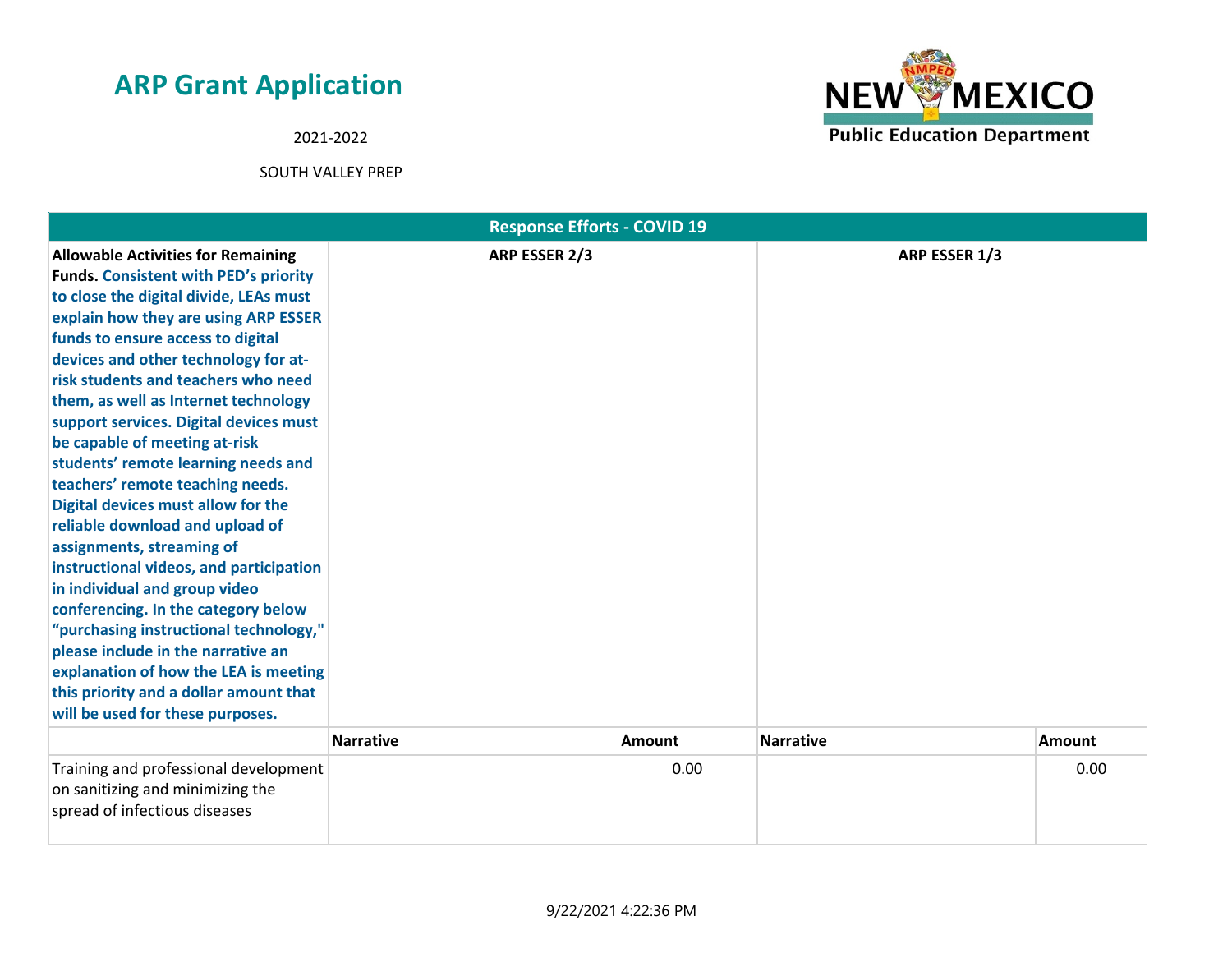**NEW MEXICO Public Education Department** 

### 2021-2022

| Purchasing supplies to sanitize and<br>clean the LEA's facilities                                                                                                                                                                              |                                                                                                                                                                                                                                                        |           | 0.00 |
|------------------------------------------------------------------------------------------------------------------------------------------------------------------------------------------------------------------------------------------------|--------------------------------------------------------------------------------------------------------------------------------------------------------------------------------------------------------------------------------------------------------|-----------|------|
| Repairing and improving school<br>facilities to reduce risk of virus<br>transmission and exposure to<br>environmental health hazards                                                                                                           |                                                                                                                                                                                                                                                        | 0.00      | 0.00 |
| Improving indoor air quality                                                                                                                                                                                                                   | SVP will allocate \$50,000 to<br>support HVAC upgrade and<br>replacement to improve<br>indoor quality. HVAC upgrades<br>and replacements will support<br>Merv 13 filters enhancing our<br>ability to limit the spread of<br>COVID-19 and it's variants | 50,000.00 | 0.00 |
| Addressing the needs of children from<br>low-income families, children with<br>disabilities, English learners, racial and<br>ethnic minorities, students<br>experiencing homelessness, and foster   transportation and access to<br>care youth | Students and families have been<br>significantly impacted with<br>transportation needs to and from<br>school. Families have identified<br>transportation as a need.<br>SVP will allocate \$45K towards<br>contracting bus transportation<br>services   | 50,000.00 | 0.00 |
| Developing and implementing<br>procedures and systems to improve<br>the preparedness and response efforts<br>of LEAs                                                                                                                           |                                                                                                                                                                                                                                                        | 0.00      | 0.00 |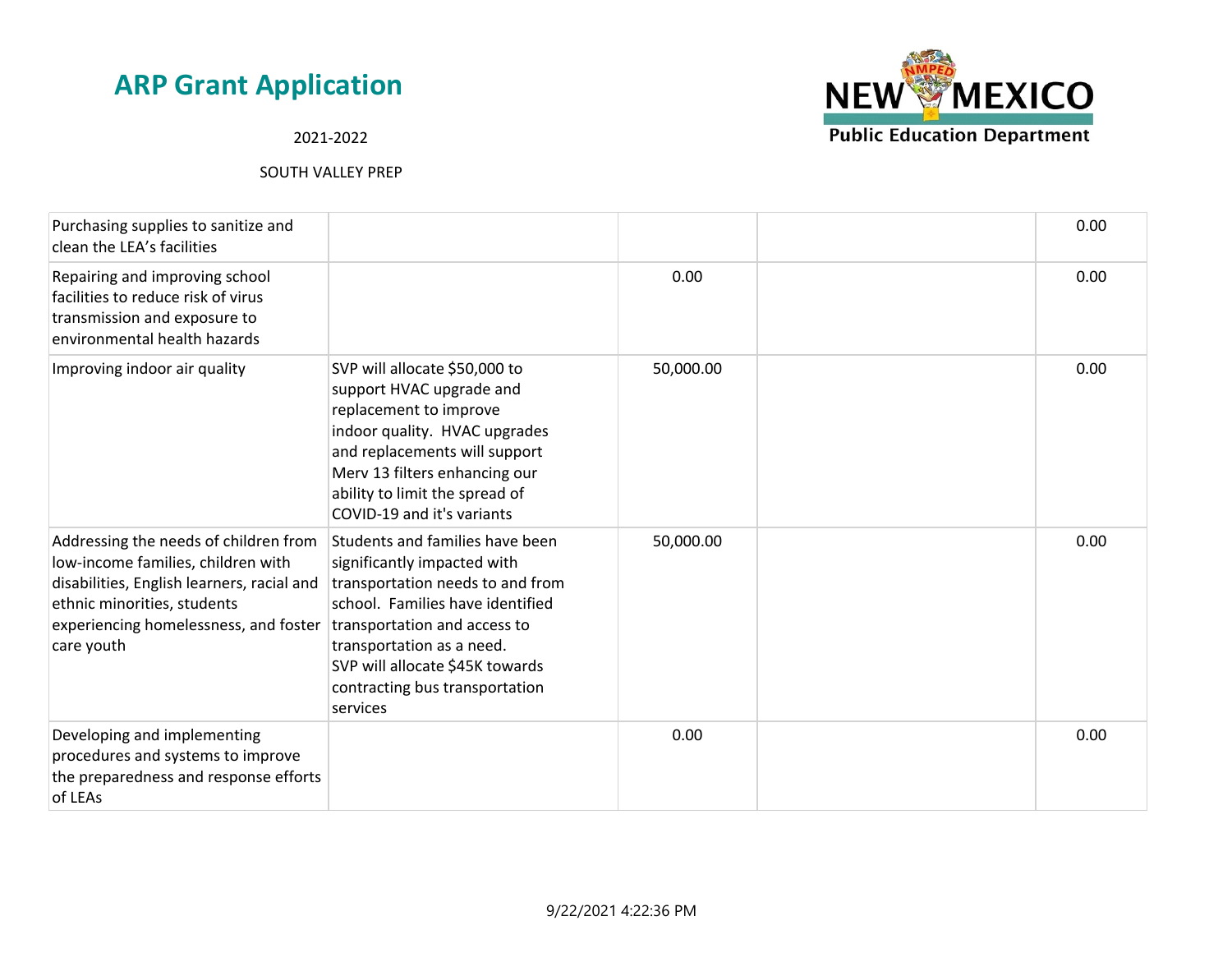### 2021-2022



| Planning for or implementing activities<br>during long-term closures, including<br>providing meals to eligible students<br>and providing technology for online<br>learning                                                                                                                                                                                                                                                  | SVP will allocate \$20,000 to<br>increase cafeteria staff by .25 FTE<br>for the 22.23 and 23.24 school<br>year. This FTE increase will support<br>food access for all students and<br>families daily whether those<br>students are learning in person or<br>continue to learn remotely. The<br>additional FTE will increase the<br>school's ability to prepare and<br>distribute school meals | 20,000.00 | 0.00 |
|-----------------------------------------------------------------------------------------------------------------------------------------------------------------------------------------------------------------------------------------------------------------------------------------------------------------------------------------------------------------------------------------------------------------------------|-----------------------------------------------------------------------------------------------------------------------------------------------------------------------------------------------------------------------------------------------------------------------------------------------------------------------------------------------------------------------------------------------|-----------|------|
| Purchasing educational technology<br>(including hardware, software,<br>connectivity, assistive technology, and<br>adaptive equipment) for students that<br>aids in regular and substantive<br>educational interaction between<br>students and their classroom<br>instructors, including students from<br>low-income families and children with<br>disabilities (see above for additional<br>requirements for this activity) |                                                                                                                                                                                                                                                                                                                                                                                               | 0.00      | 0.00 |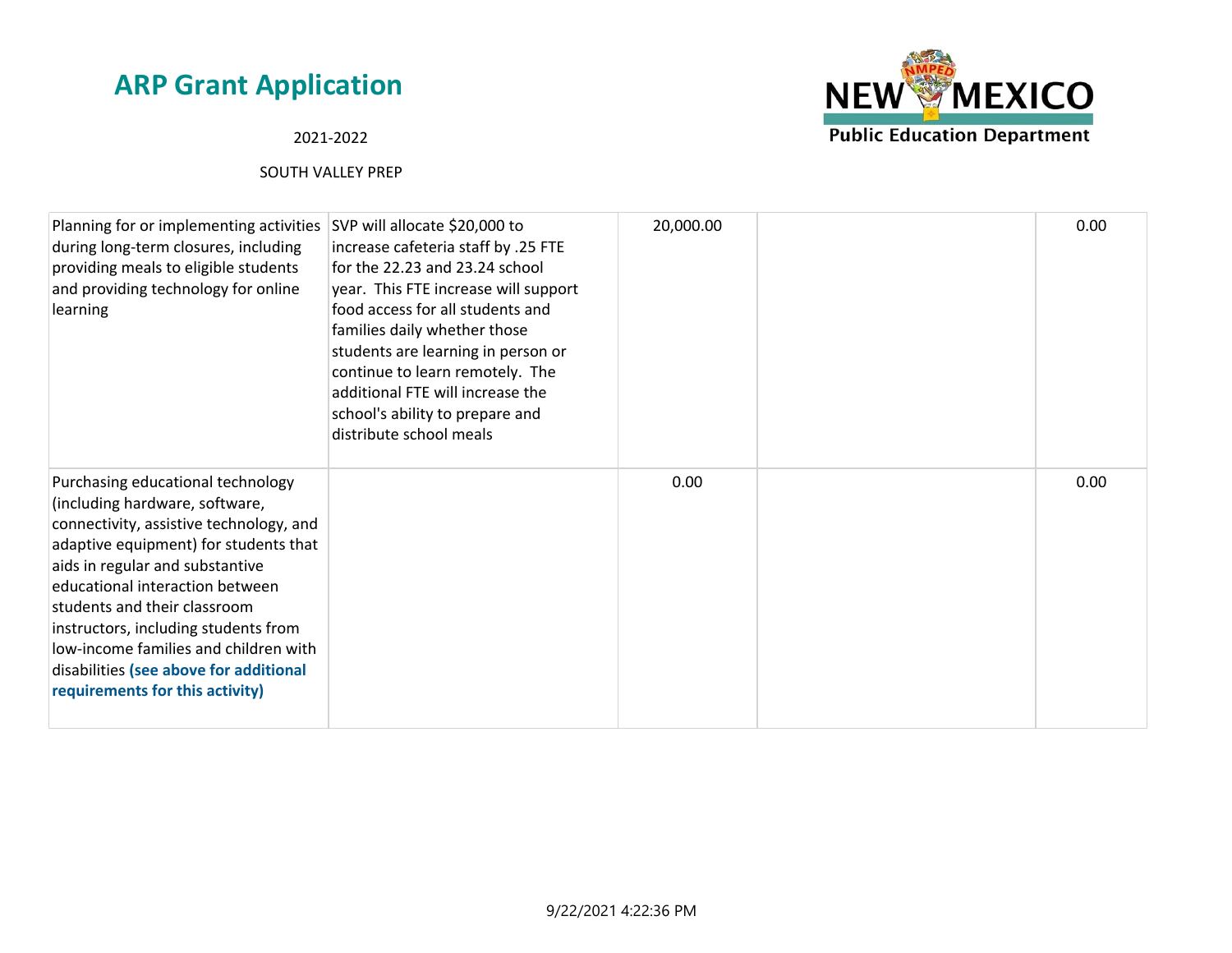### 2021-2022



| Providing mental health services and<br>supports, including through the<br>implementation of evidence based full- of Community Schools Coordinator.<br>service community schools and hiring<br>of counselors | SVP will allocate salary for the<br>23.24 school year for a continuation<br><b>SVP Community schools</b><br>coordinator ensures partnerships<br>are in place to provide student, parent,<br>family and community services<br>identified by the Community<br>Schools Equity Council and<br>through parent and stakeholder<br>input.                                                                                                                                                                                                   | 85,000.00 | 0.00 |
|--------------------------------------------------------------------------------------------------------------------------------------------------------------------------------------------------------------|--------------------------------------------------------------------------------------------------------------------------------------------------------------------------------------------------------------------------------------------------------------------------------------------------------------------------------------------------------------------------------------------------------------------------------------------------------------------------------------------------------------------------------------|-----------|------|
| Planning and implementing activities<br>related to summer learning and<br>supplemental after-school programs                                                                                                 | Out of school time programs,<br>tutoring, enrichment programs and<br>outdoor experiential programs                                                                                                                                                                                                                                                                                                                                                                                                                                   | 35,487.65 | 0.00 |
| Addressing learning loss                                                                                                                                                                                     | SVP will allocate \$47,000 for<br>salary and benfits to support a .5<br>FTE Interventionist for the 23.24<br>school year. SVP Interventionist<br>will support individualized ans<br>small group needs based on<br>learning loss as a result of the<br>COVID-19 pandemic. SVP<br>Interventionist will work in<br>collaboration with SVP teachers<br>and staff including MLSS<br>coordinator, community schools<br>coordinator, SVP Health and<br>Wellness team to identify students<br>in need of individualized<br>academic support. | 47,000.00 | 0.00 |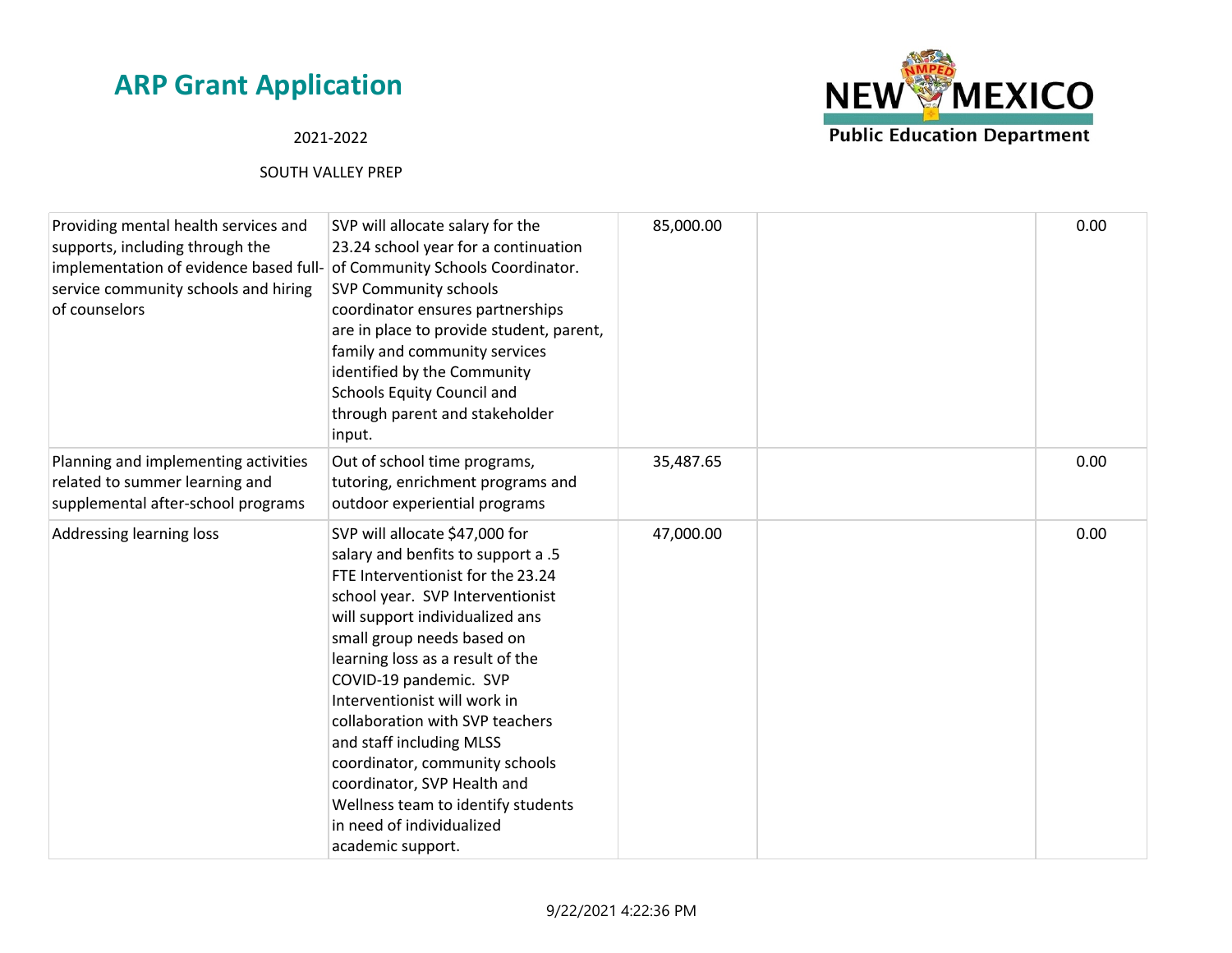#### 2021-2022



| Other activities that are necessary to<br>maintain operation of and continuity<br>of and services, including continuing to consistent upgrades, service to<br>employ existing or hiring new LEA and<br>school staff | SVP will allocate \$15,000 to<br>support IT services to support<br>devices and servers, supporting<br>teachers in the use of cameras<br>and promethian boards,<br>upgrading, installing and<br>supporting student assessment<br>both in school and remotely if<br>needed. In addition, SVP will<br>allocate \$15000 to support<br>increased costs of daily<br>sanitization and deep cleaning<br>of school facility due to<br>COVID-19. | 30,000.00  | Maintaining operations and<br>continuity of services specifically<br>including the continued<br>employment of existing LEA and<br>school staff and outreach and<br>marketing to ensure maintenance<br>of enrollment. Due to the shutdown<br>caused by the COVID-19<br>pandemic SVP was unable to<br>maintain traditional methods of<br>person to person recruitment of<br>students in the local feeder schools<br>and neighborhoods. Student<br>recruitment will be done<br>electronically, mailings, television<br>and radio advertisements as well<br>as through an updated more<br>interactive website and electronic<br>mailing service. | 162,087.15 |
|---------------------------------------------------------------------------------------------------------------------------------------------------------------------------------------------------------------------|----------------------------------------------------------------------------------------------------------------------------------------------------------------------------------------------------------------------------------------------------------------------------------------------------------------------------------------------------------------------------------------------------------------------------------------|------------|----------------------------------------------------------------------------------------------------------------------------------------------------------------------------------------------------------------------------------------------------------------------------------------------------------------------------------------------------------------------------------------------------------------------------------------------------------------------------------------------------------------------------------------------------------------------------------------------------------------------------------------------|------------|
| Coordinating preparedness and<br>response efforts with State, local,<br>Tribal, and territorial public health<br>departments to prevent, prepare for,<br>and respond to COVID-19.                                   |                                                                                                                                                                                                                                                                                                                                                                                                                                        |            |                                                                                                                                                                                                                                                                                                                                                                                                                                                                                                                                                                                                                                              |            |
|                                                                                                                                                                                                                     | <b>Sub Totals</b>                                                                                                                                                                                                                                                                                                                                                                                                                      | 317,487.65 |                                                                                                                                                                                                                                                                                                                                                                                                                                                                                                                                                                                                                                              | 162,087.15 |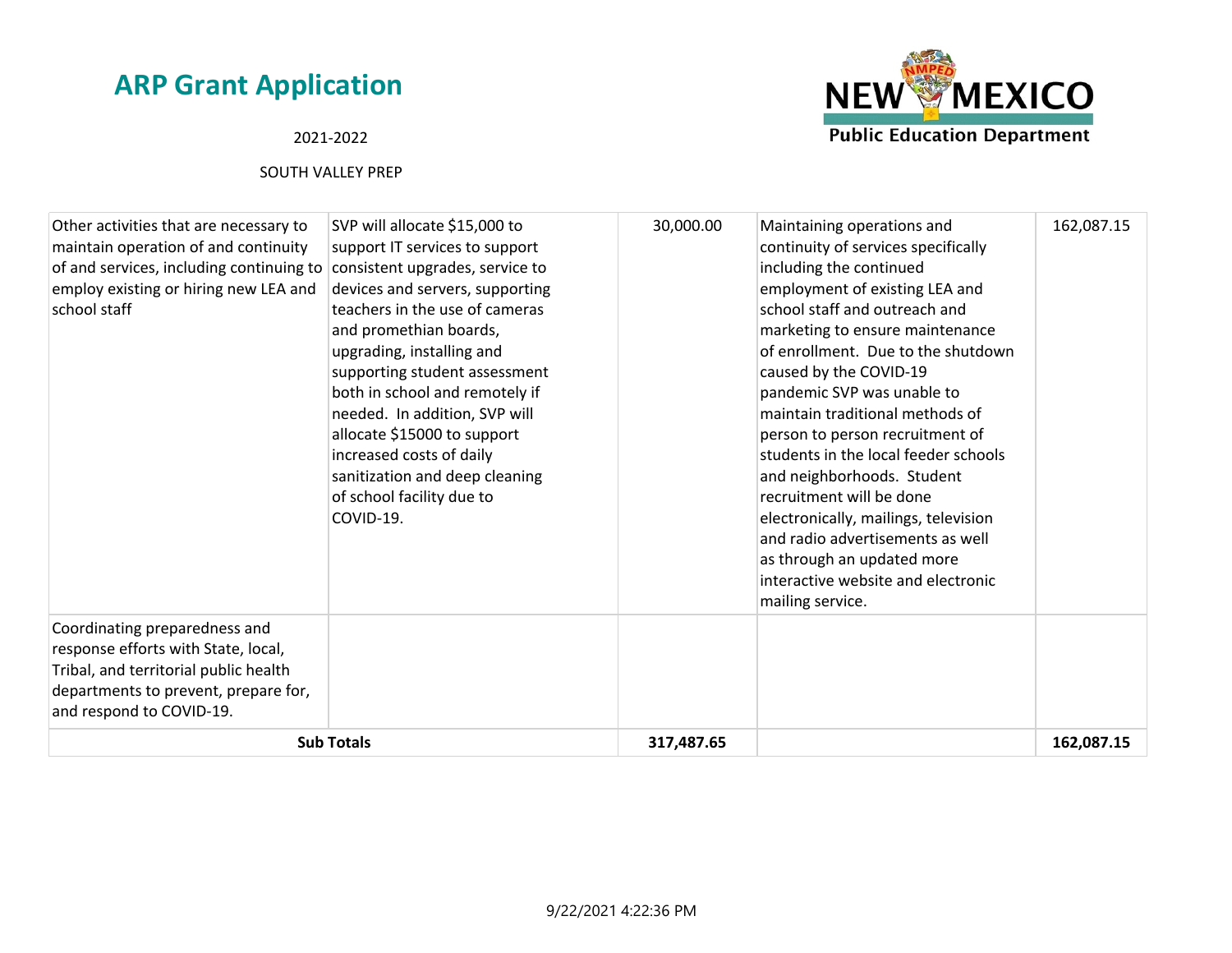

2021-2022

| <b>Program Consultation</b>                                                                               |                      |                      |                      |
|-----------------------------------------------------------------------------------------------------------|----------------------|----------------------|----------------------|
| To the extent present, describe how the LEA has meaningfully engaged the<br>following stakeholder groups: | Date(s)<br>Consulted | Date(s)<br>Consulted | Date(s)<br>Consulted |
| Students                                                                                                  | 7/27/2021            | 8/25/2021            |                      |
| Families                                                                                                  | 7/27/2021            | 8/25/2021            |                      |
| School and district administrators (including Special Education administrators)                           | 8/2/2021             | 8/25/2021            |                      |
| Teachers                                                                                                  | 8/2/2021             | 8/25/2021            |                      |
| Principals                                                                                                | 8/2/2021             | 8/25/2021            |                      |
| <b>School leaders</b>                                                                                     | 8/2/2021             | 8/25/2021            |                      |
| Other educators                                                                                           | 8/2/2021             | 8/25/2021            |                      |
| School support personnel                                                                                  | 8/2/2021             | 8/25/2021            |                      |
| Unions                                                                                                    |                      |                      |                      |
| Tribes(if applicable)                                                                                     |                      |                      |                      |
| Civil rights organizations (including disability rights organizations)                                    |                      |                      |                      |
| Superintendents                                                                                           | 8/2/2021             | 8/25/2021            |                      |
| Charter school leaders (if applicable)                                                                    |                      |                      |                      |
| Stakeholders representing the interests of:                                                               |                      |                      |                      |
| Children with disabilities                                                                                | 7/27/2021            | 8/25/2021            |                      |
| <b>English learners</b>                                                                                   | 7/27/2021            | 8/25/2021            |                      |
| Children experiencing homelessness                                                                        | 7/27/2021            | 8/25/2021            |                      |
| Children in foster care                                                                                   | 7/27/2021            | 8/25/2021            |                      |
| <b>Migratory students</b>                                                                                 | 7/27/2021            | 8/25/2021            |                      |
| Children who are incarcerated                                                                             | 7/27/2021            | 8/25/2021            |                      |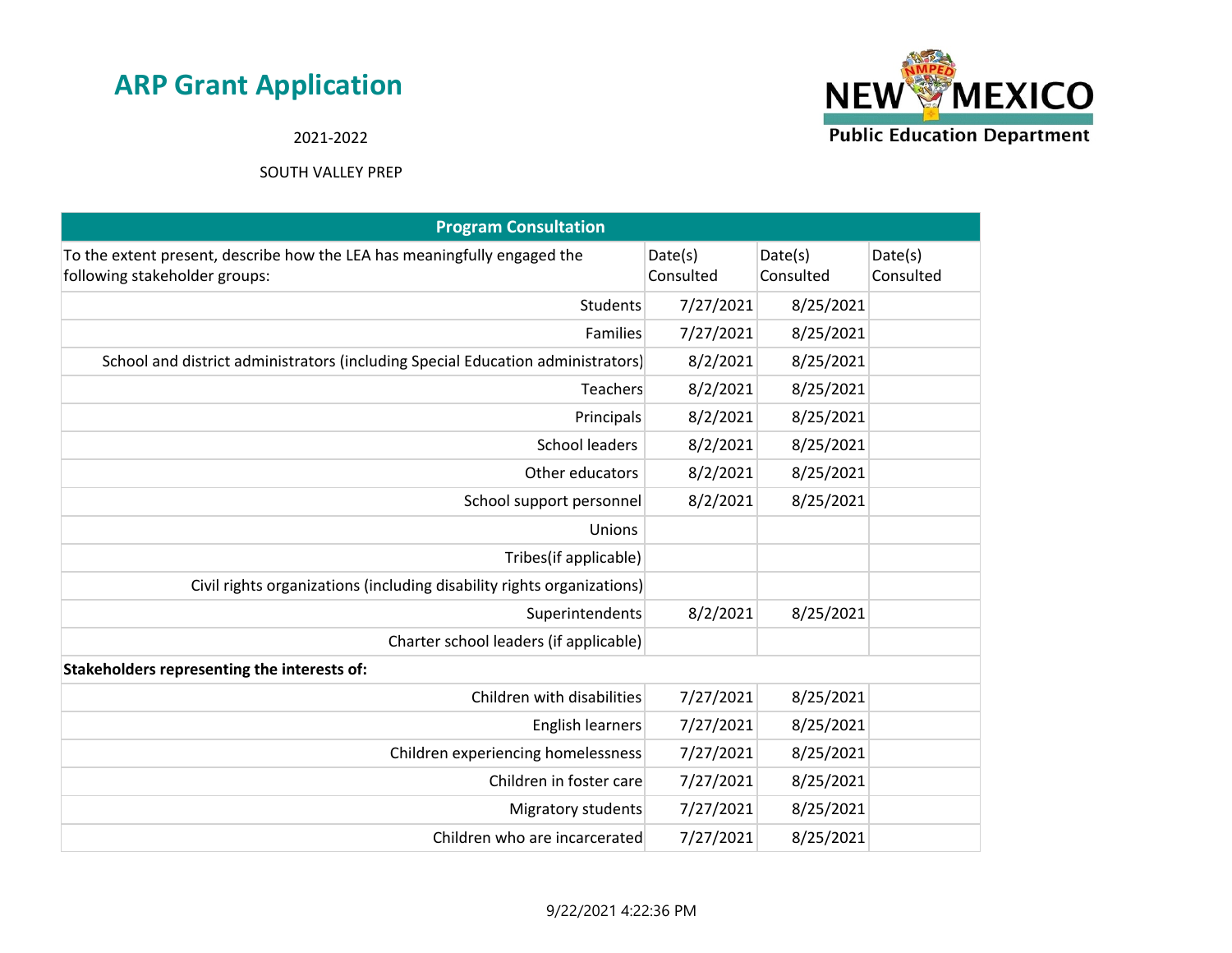2021-2022

SOUTH VALLEY PREP



Other underserved students 7/27/2021 8/25/2021 Interim Final Requirement: Under this requirement, an SEA must engage in meaningful consultation with various stakeholder groups on its ARP ESSER plan and give the public an opportunity to provide input on the development of the plan and take such input into account. Specifically, an SEA is required to consult with students; families; Tribes (if applicable); civil rights organizations (including disability rights organizations); school and district administrators (including special education administrators); superintendents; charter school leaders (if applicable); teachers, principals, school leaders, other educators, school staff, and their unions; and stakeholders representing the interests of children with disabilities, English learners, children experiencing homelessness, children in foster care, migratory students, children who are incarcerated, and other underserved students in the development of its ARP ESSER plan. Under the requirement, an SEA must also provide the public with the opportunity to provide input in the development of the plan and take such input into account.

\*Meaningful consultation means each stakeholder group was afforded multiple opportunities to provide feedback on the LEAs ARP application prior to the application being submitted. Pursuant to 2 C.F.R. § 200.332(a)(5), all sub recipients as identified in Exhibit A, attached to this sub award, must permit PED and auditors access to records and financial statements as necessary.

| <b>Indirect Cost Rate</b>                     |              |             |                       |                               |      |                    |                         |                          |
|-----------------------------------------------|--------------|-------------|-----------------------|-------------------------------|------|--------------------|-------------------------|--------------------------|
|                                               | Indirect Y/N | Allocations | Indirect Cost<br>Rate | ∣Indirect Cost D∣Fixed Assets |      | Indirect<br>Amount | Indirect Base<br>Amount | <b>Budget</b><br>Balance |
| ARP ESSER 1/3 rd<br><b>Indirect Cost Rate</b> | Yes          | 223,283.33  | 8                     | 1.08                          | 0.00 | 16,539.51          | 223,283.33              | 206,743.82               |
| ARP ESSER 2/3 rd<br><b>Indirect Cost Rate</b> | Yes          | 446,566.66  | 8                     | 1.08                          | 0.00 | 33,079.01          | 446,566.66              | 413,487.65               |

| <b>Required Information - GEPA</b>                                                                                                                                                                                                                                                                                                                                                                                                        |                                                                                                                                  |
|-------------------------------------------------------------------------------------------------------------------------------------------------------------------------------------------------------------------------------------------------------------------------------------------------------------------------------------------------------------------------------------------------------------------------------------------|----------------------------------------------------------------------------------------------------------------------------------|
|                                                                                                                                                                                                                                                                                                                                                                                                                                           | Required Narrative                                                                                                               |
| Please describe how the LEA will comply with the requirements of section 427 of GEPA (20 U.S.C. 1228a). The description<br>must include information on the steps the LEA proposes to take to permit students, teachers, and other program<br>beneficiaries to overcome barriers (including barriers based on gender, race, color, national origin, disability, and age)<br>that impede equal access to, or participation in, the program. | South Valley Preparatory school<br>intends to take all steps<br>necessary to ensure equitable<br>access and participation in all |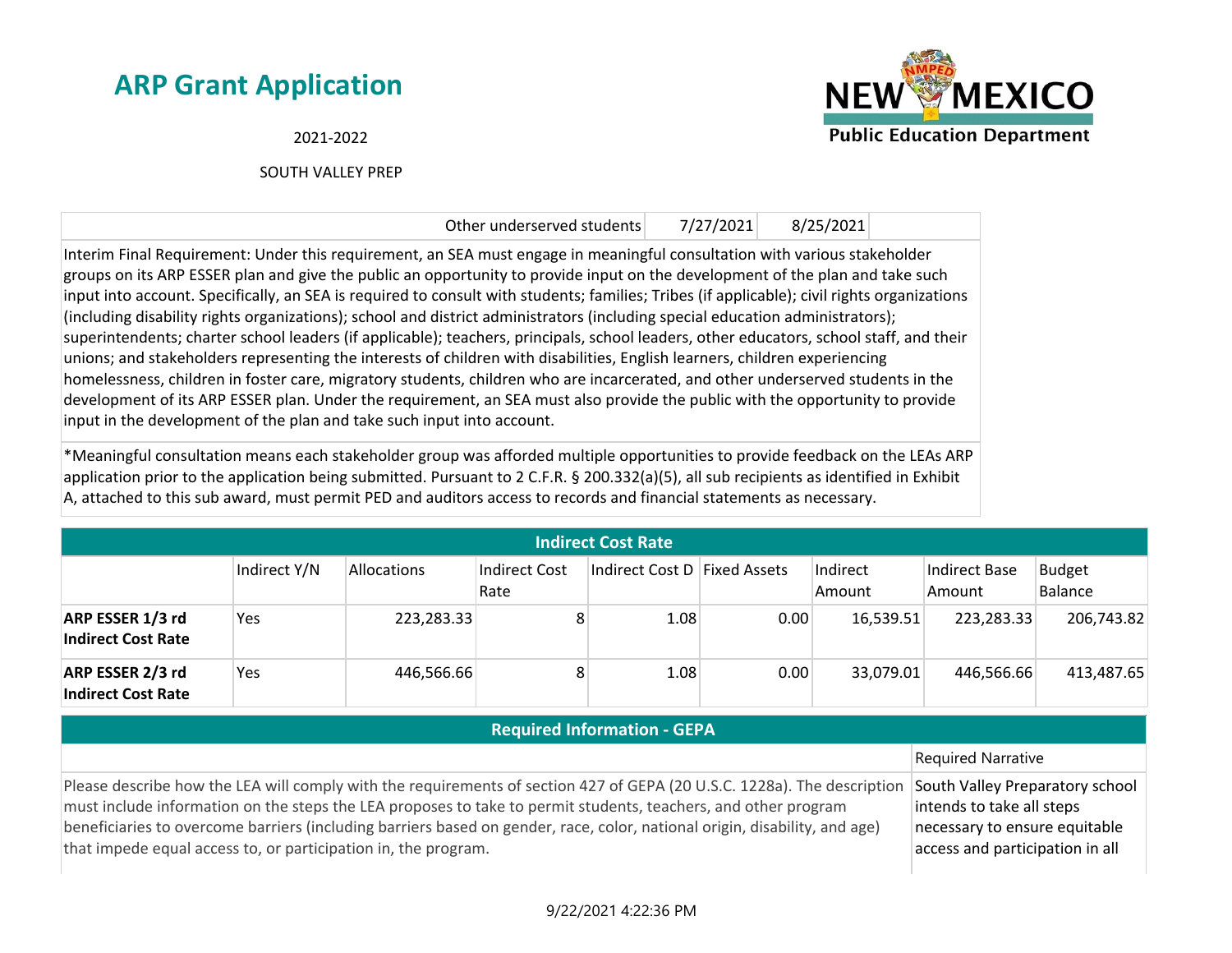2021-2022

#### SOUTH VALLEY PREP



For examples of applicable, relevant, acceptable responses, please see: https://www2.ed.gov/fund/grant/apply/appforms/gepa427.doc

GEPA Rubric

A satisfactory answer

• Describes potential barriers to accessing aspects of the proposed spending plan based on criteria such as gender, race, color, national origin, (dis)ability, and age

• Describes steps that will be taken to eliminate or reduce those barriers to ensure equitable access

May require revision

• May not clearly or completely describe potential barriers to accessing aspects of the proposed spending plan based on criteria such as gender, race, color, national origin, (dis)ability, and age

• May not clearly or completely describe steps that will be taken to eliminate or reduce those barriers to ensure equitable access

programming for students, teachers and all other program beneficiaries including those with special needs. South Valley Preparatory school will ensure that steps and process are taken to ensure that any barriers that may impede equitable access or participation based on gender, race, national origin, color, disability or age.

South Valley Preparatory School will take the following steps to overcome any identified or perceived barriers: 1. Provide all program information in both English and all other identified home languages 2. Provide and use instructional materials that support high quality learning and student engagement that is linguistically and culturally relevant 3. Provide and use instructional materials that provide accommodations, modifications and or differentiations based on all needs of students with disabilities.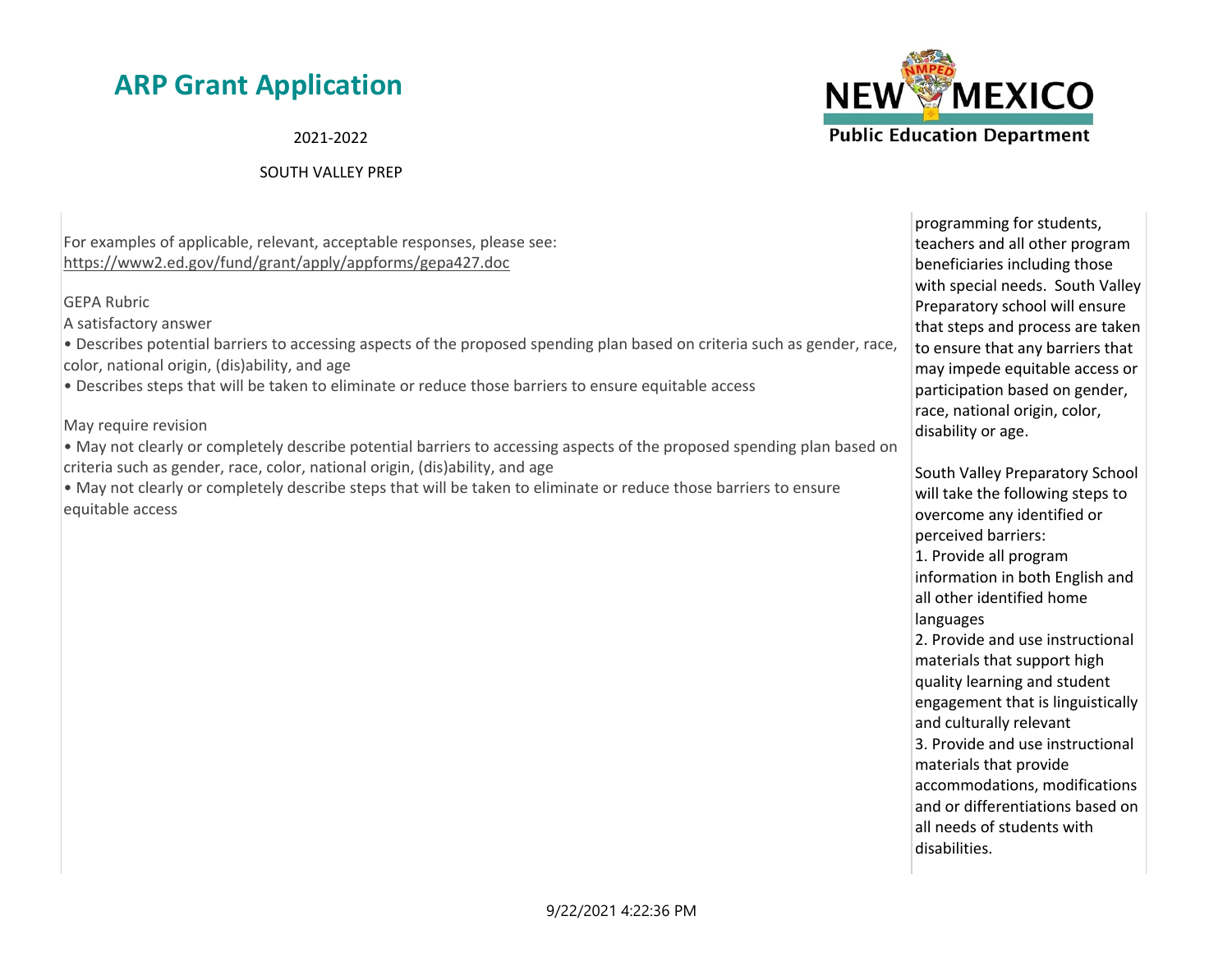2021-2022

SOUTH VALLEY PREP



4. Engage in outreach efforts and student recruitment including teacher recommendation and identification of specific student subgroups that may be less likely to enroll in specific courses. 5. Provide a safe, secure and inviting environment that addresses concerns of any student, staff and program beneficiary including LGBTQ, Students with Disabilities, English Language Learners and any other student subgroup 6. Provide multiple opportunities for students, parents and other program beneficiaries to provide program input and evaluation to ensure programs are accessible to all.